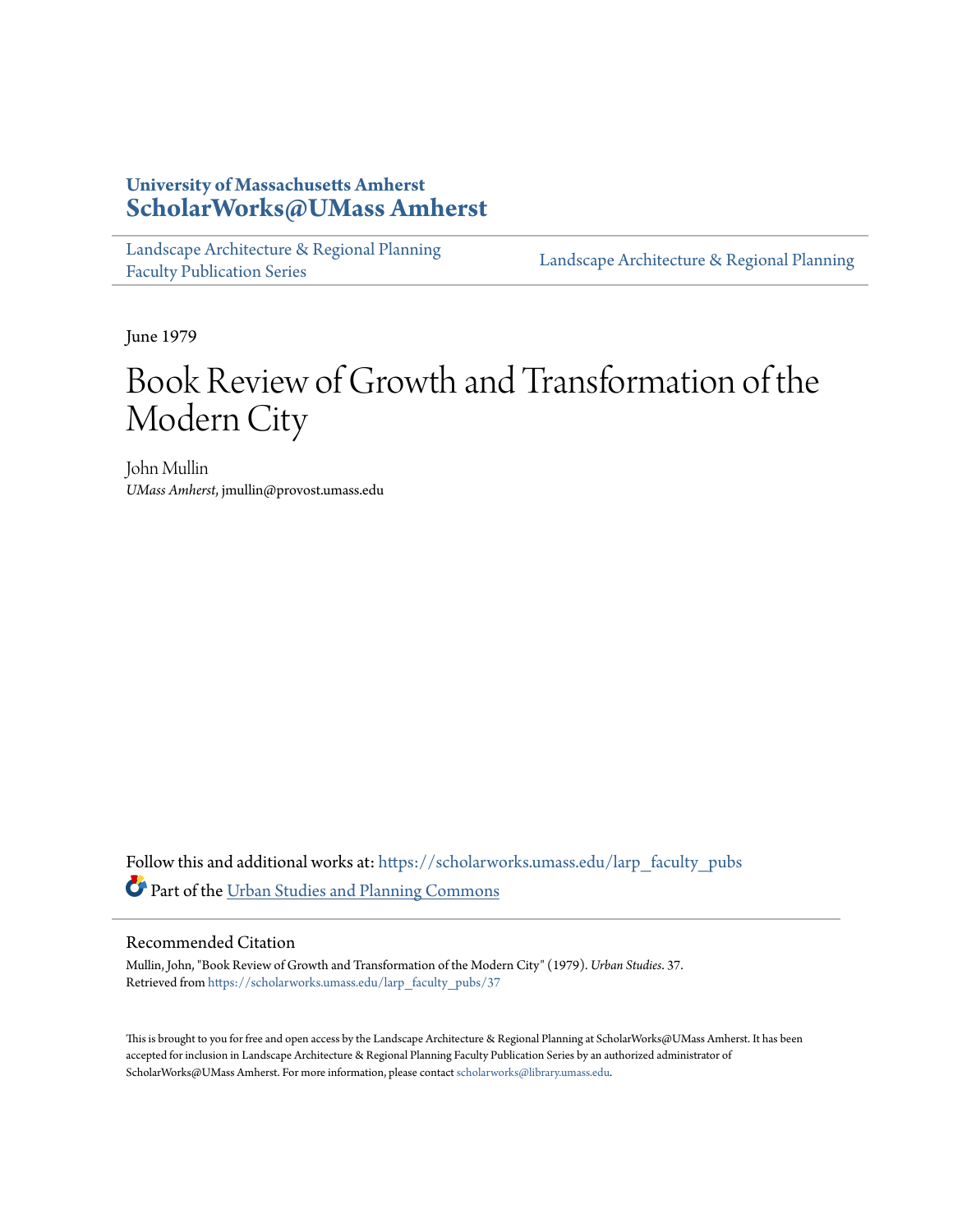## **Book Review John R. Mullin**

 The book consists of a group of papers developed for one of a series of symposia to celebrate the centennial birthday of the University of Stockholm. It was organized by the University's Departments of History, History of Art and Human Geography. Invitees included scholars from Sweden, Britain, Finland, Denmark and the United States.

 Editors Hammarström and Hall have divided the papers into six sections, representing a rough time line beginning with the seventeenth century and ending with modern town planning, a perspective for the future and commentary on the use and purposes of urban history. In the first section Dr. Marianne Råberg of the City Museum of Stockholm explains the radical planning of Stockholm that occurred in the early seventeenth century as a result of Sweden's ascendancy as a European power. The role of fortification, the influence of the king and the desire to create a capital befitting a powerful nation are emphasized. Dr. Råberg then focuses on the eighteenth and early nineteenth centuries, and highlights the growth-decline-rebirth-stagnation cycle that occurred in Stockholm as a result of the decline of Swedish power, disease and conflagrations. She concludes with an analysis of the influence of early industrialization upon the development of Stockholm and reviews the various plans that were created to handle the problems of growth, disease, transportation and commerce.

 The second section, entitled 'Nordic Capitals: Growth and Change in the Nineteenth Century', includes papers by the historians Ingrid Hammarström (Sweden), Ole Hyldtoft (Denmark) and Sven-Erick Åström (Finland). Professor Hammarström's paper is an analysis of the relationship between the building construction cycle and the more general business cycle. The results provide a perspective of how the growth of cities is significantly impacted by the interplay of these two cycles. Professor Hyldtoft's paper analyses the role of industrial factory location in the expansion of Copenhagen. He argues logically that industrial factories were capital webs around which significant residential, commercial and further industrial growth occurred. The third paper, by Professor Åström, attempts to explain the development of Helsinki in the light of the various and often competing value systems held by its citizens. Drawing on the works of Burgess and Firey, he explains the influence of class structure and stratification on the building of this city.

 Section three focuses on European City Development in the Nineteenth Century. Town planning historian Dr. Anthony Sutcliffe's two papers focus on the experiences of London, Berlin and Paris. In the first, he convincingly shows that a uniquely complex set of political, economic and social conditions controlled the ability of these capital cities to react to growth and change. His second paper examines the factors that governed Haussmann's plans for Paris and, as well, Haussmann's impact upon Parisian architecture. The third paper in this section, by architectural historian Barbara Miller Lane, is an examination of the influence of urban form upon architectural style between 1900 and 1914. Professor Lane points out that, until 1900, there were widespread efforts to reduce the apparent size and mass of buildings 'fit' into the existing fabric. After 1900, she notes that the opposite occurred. Buildings became more unique and their mass became larger than their surroundings. Historian Richard Roger concludes section three with an examination of the role of the building cycle in the transformation of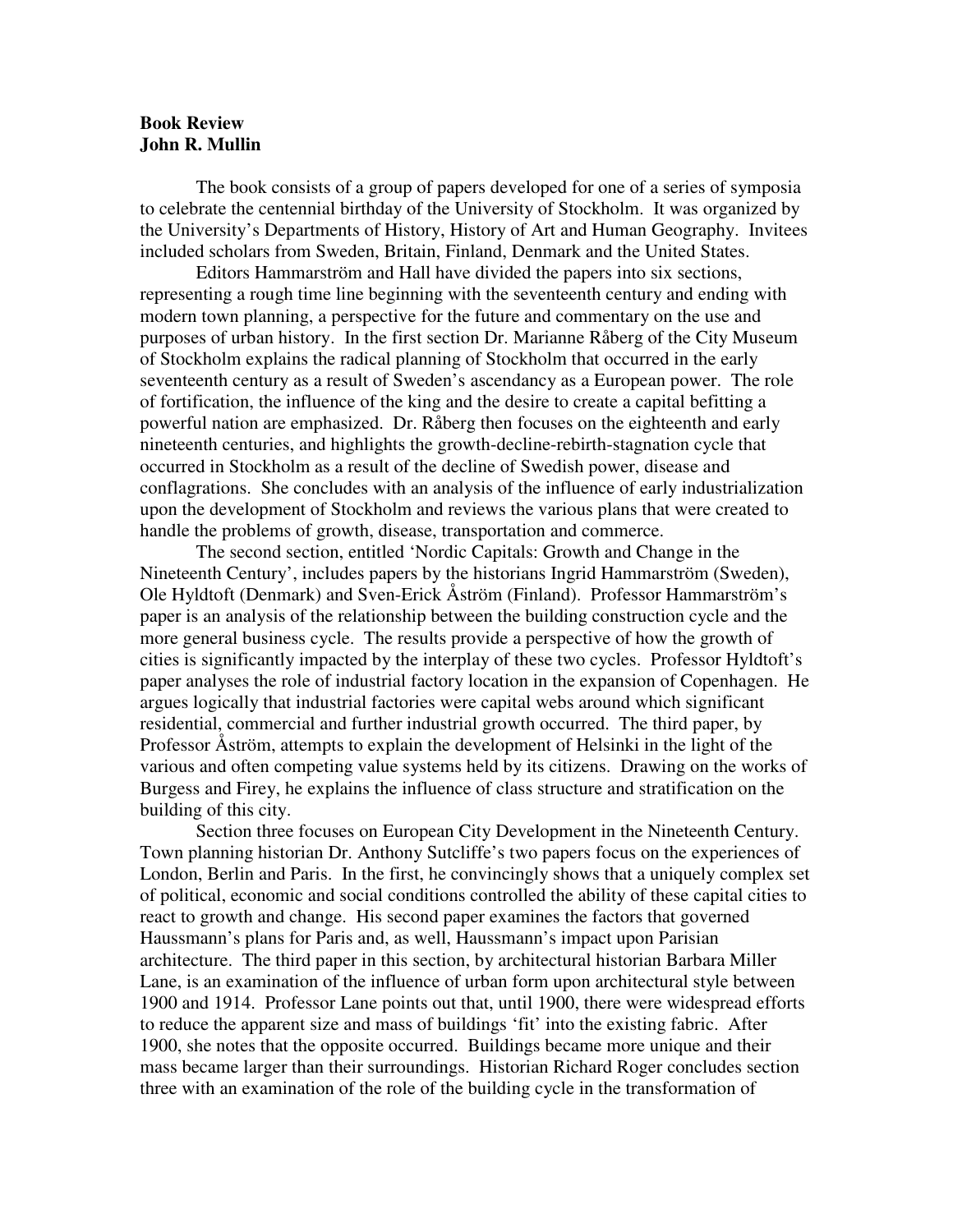Scottish towns between 1860 and 1914. He found that the failure of private house builders to develop housing for the lower income market was an important factor in the creation of public housing authorities. The efforts of these authorities were monotonous, homogeneous and dramatically changed the character of the Scottish city.

 The fourth section, entitled 'The Modern Metropolis', begins with the geographer Thomas Lundén's paper on suburban growth in Stockholm and is followed by planning historian David Goldfield's comparison of suburban development in Stockholm and the U.S. Professor Peter Hall's perspective of the European city in the year 2000 follows. He begins with a 30-year retrospective view of the forces that have shaped our cities and then offers a speculative commentary on their future. The section concludes with two articles by urban historian Sam Bass Warner. In the first, Professor Warner presents a research strategy for urban history in which he makes a strong case for the metropolitan scale as being optimal for our research efforts. His second paper is a polemic which argues that the net effect of government intervention, often in concert with large corporations, has led to the loss of our former freedoms of property and personal liberty. He sees the movement toward a 'Corporate Metropolis' leading to standardization of design, the creation of uniform community values and increased elitism in terms of community power.

 Section five is a discussion of 'The Centre and the City in Modern Town Planning'. Art historian Thomas Hall begins this section with a survey of Central Business District (CBD) Planning in Stockholm between 1928 and 1979. His survey analyses the influences that stimulated wholesale change (and then those that stopped it) and the role of citizens' groups in shaping policy. An essay on the purposes of the City Centre by the Danish architects John Alpass and Erick Agergaard follows. The authors argue against massive change and for planning that reflects the needs of the citizens. Using concepts generated for Copenhagen, they present schemes of various ways to make the CBD more functional. Thirdly, Alison Ravetz presents an analysis of the relationship between the suburbs and the CBD offering both an overview of the failures in CBD planning over the past 50 years and a prospective on the future.

 The book concludes with papers by Professor Peter Hall and Dr. Björn Linn. Professor Hall examines the reasons for the failure of several large-scale planning projects. He reviews these failings in the context of uncertainty in the environment, in decision-making and in values. From his examination emerge some tentative recommendations to help improve city planning results. Finally Dr. Björn Linn presents his ideas on the uses of building and planning history. He argues that we view our buildings as 'culturally neutral products'. Because of this, and because of our lack of knowledge of the historic experience of city builders at other times, he believes that we are in danger of leaving our communities in worse shape than we find them.

 The papers themselves are, for the most part, quite strong. Particularly high marks must be given to the first Sutcliffe and the Åström papers. What is bothersome is that one really mist search for the comparative aspects between Stockholm and the other cities analyzed in the book. In fact only Professor Goldfield overtly and successfully ties in the Swedish experience with another nation. Others such as Åström include American research but do not relate it directly to experiences in other places.

 There are also some minor problems with the order. Parts one and two fit nicely. And yet there are certain commonalities between the Hammarström (part one) and Roger